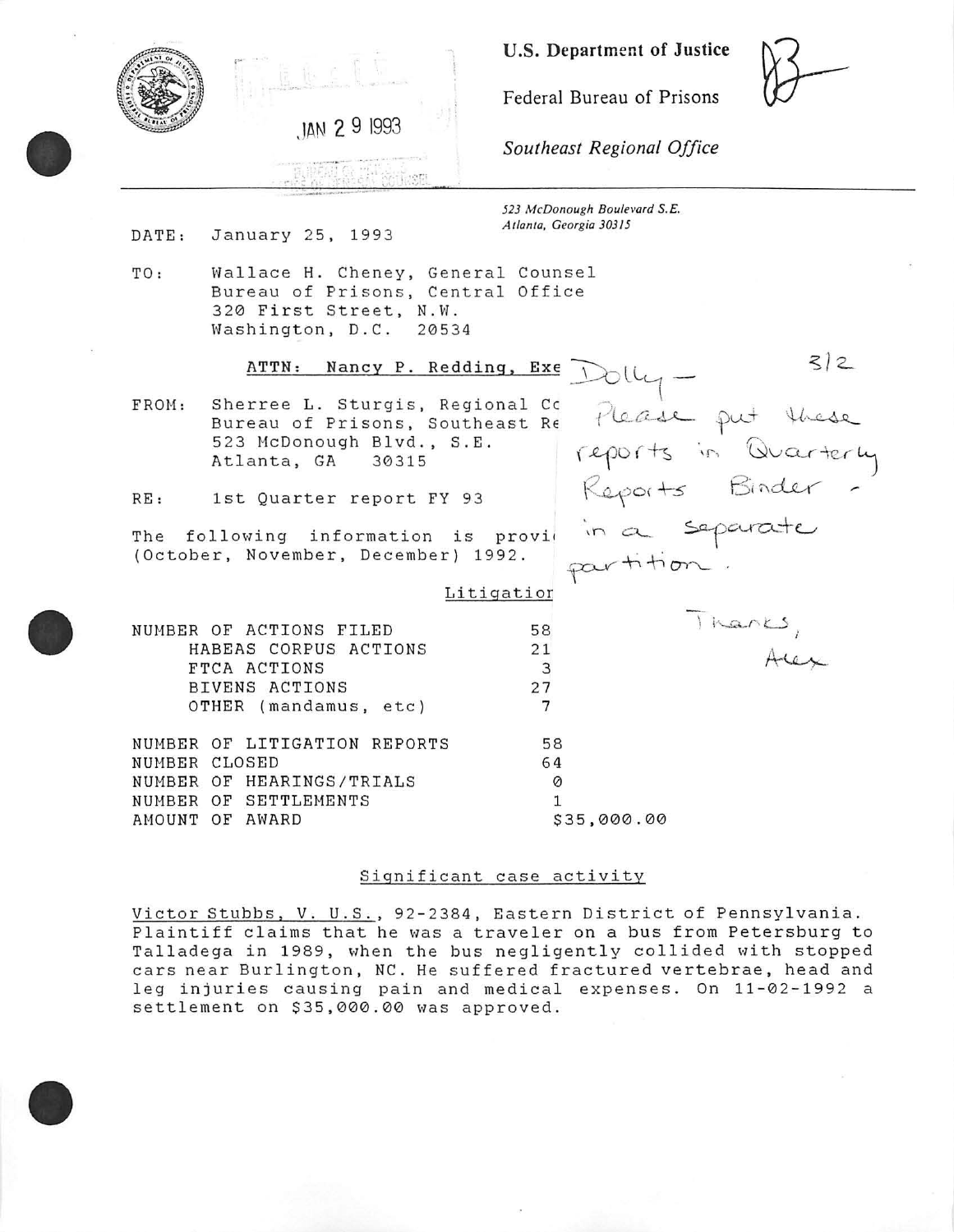Caraballo-Sandaval V. Ron E. Honsted, CV-292-20, Southern District of Georgia. Inmate and civilian sue for visiting privileges. Civilian was a former contract employee from FCI Marianna in 1989. She visited the inmate at Marianna after having resigned from her contract position. She claims to have had a relationship with the inmate prior to his incarceration. Visiting was not permitted at<br>Jesup in 1991. On November 23, 1992, the court issued an order On November 23, 1992, the court issued an order granting summary judgement, dismissing the case without prejudice pending resolution of administrative remedies.

IN THE MATTER OF THE EMERGENCY APPLICATION OF THE FEDERAL PUBLIC DEFENDER FOR AN ORDER TO ENSURE COMPLIANCE WITH THE RIGHTS OF DEFENDANT-CLIENTS TO THE EFFECTIVE ASSISTANCE OF COUNSEL AS GUARANTEED BY U.S. CONSTITUTION, AMENDMENT VI AND TITLE 18 U.S.C.<br>3006A AND 3142(i)(3) V. The Federal Public defender in the The Federal Public defender in the southern district to florida files this action on behalf of all clients transferred from Miami as a result of Hurricane Andrew. They allege that telephone access is not adequate and they are unable to schedule visits because of rapid relocation of clients to other jails.

On 10-21-1992 a memorandum from Magistrate L. Snow to Judge Roettger describing the meeting of federal law enforcement<br>officials regarding pretrial detainees. The 10-06-1992 officials regarding pretrial detainees. administrative order 92-52 requires 1) new arrestee to be kept in the district for 14 days, 2) USM to transport prisoners to facilities within the district 14 days prior to trial and 7 days before sentencing, 3) 30 days notice in advance of trial or sentencing date required for production, 4) problems with this process are to be resolved by weekly meetings between USM, BOP, and the Magistrates.

|  | Federal Tort Claims Act/Employee Claims |  |
|--|-----------------------------------------|--|
|  |                                         |  |

| NUMBER FILED                      | 193           |
|-----------------------------------|---------------|
| PERSONAL PROPERTY                 | 190           |
| PERSONAL INJURY                   | З             |
|                                   |               |
| <b>NUMBER</b><br>PAID             | 3             |
| AMOUNT<br>PAID                    | S.<br>1441.70 |
| DENIED<br>NUMBER                  | 46            |
| PENDING<br><b>NUMBER</b>          | 144           |
| OVERDUE<br>NUMBER                 | Ø             |
| PROCESSING TIME<br><b>AVERAGE</b> | 50.12 DAYS    |
|                                   | FOI/PA        |
| NUMBER RECEIVED                   | 95            |
| CLOSED<br>NUMBER                  | 74            |
| PENDING<br>NUMBER                 | 19            |
| OVERDUE<br>NUMBER                 | 17            |
| - 30-<br>OVERDUE<br>DAYS          | 5             |
| OF CIVIL<br>ACTIONS<br>NUMBER     | 0             |
|                                   |               |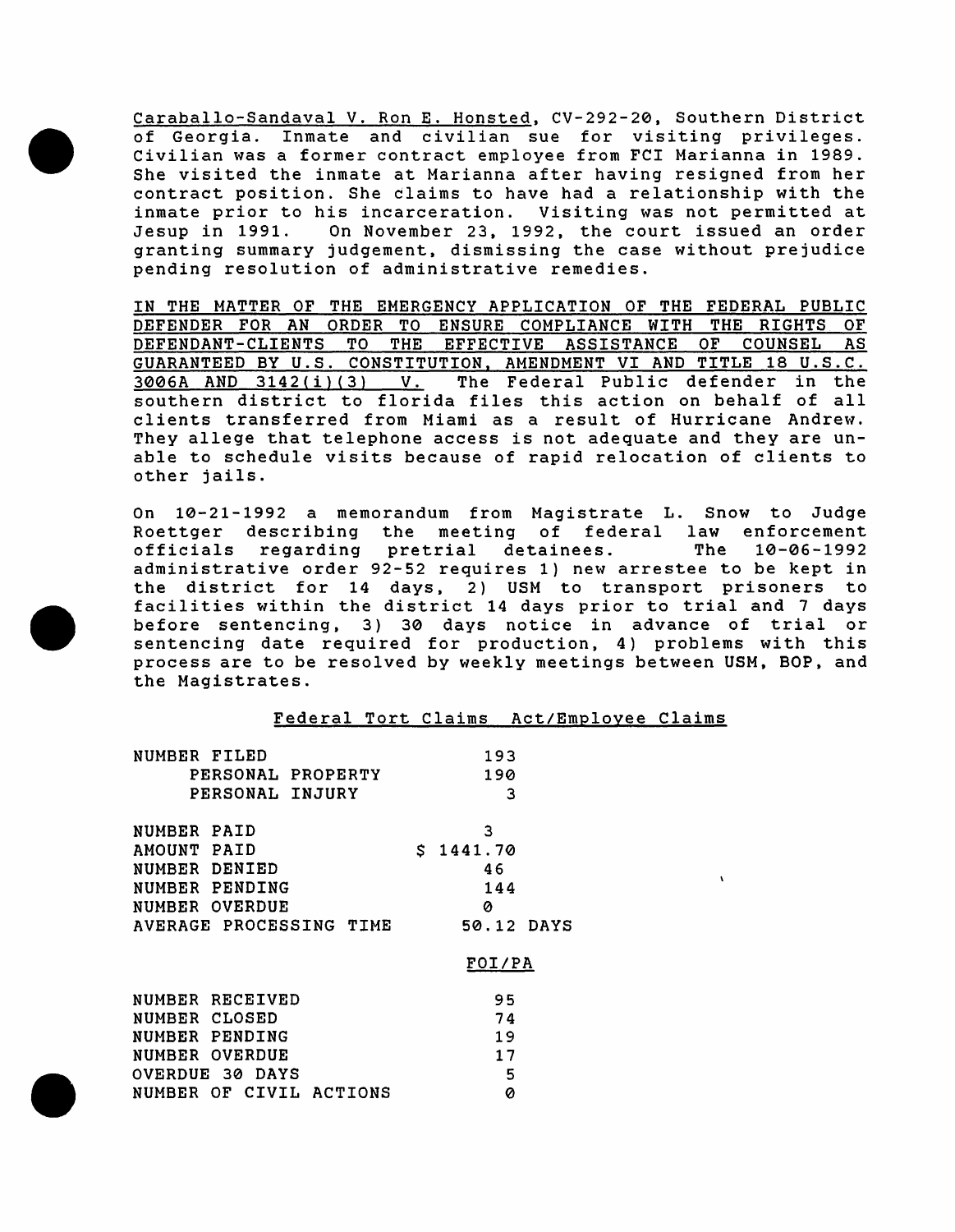# Quarterly Comparison

## TORT CLAIMS/EMPLOYEE CLAIMS

| <b>SER</b> |                                          | NUM PROP PI APPR AMT |          |                                 | DEN |  | PEND OD A/O | A/P |
|------------|------------------------------------------|----------------------|----------|---------------------------------|-----|--|-------------|-----|
|            | 1ST QTR<br>2ND QTR<br>3RD QTR<br>4TH QTR | 193 190              | $\sim$ 3 | \$1441.70 46 144 0 50.12 161.19 |     |  |             |     |

#### LITIGATION

| <b>SER</b> |                                          | NUM | HC . |              |    | FTC BIV OTH ANS PEN CLD H/T SET |          |  | AWD      |
|------------|------------------------------------------|-----|------|--------------|----|---------------------------------|----------|--|----------|
|            | 1ST QTR<br>2ND QTR<br>3RD QTR<br>4TH QTR |     |      | 58 21 3 27 7 | 58 |                                 | $-$ 64 0 |  | 1 35,000 |

#### FOI/PA

| <b>SER</b>                               | NUM | PROC | PEND | OD. | A/OD | A/P | CA |  |
|------------------------------------------|-----|------|------|-----|------|-----|----|--|
| 1ST QTR<br>2ND QTR<br>3RD QTR<br>4TH QTR | 95  | 74   | 19   | 22  | 30   | 00  |    |  |

### Travel

Sherree L. Sturgis, Regional Counsel, travel to Denver for Ethics training, October 18 1992, through October 21, 1992. Cost \$578.79.

Sherree L. Sturgis, Regional Counsel, travel to Atlanta for training on December 14, 1992, Successful Representation in Federal Courts. Cost \$104.75.

Van Vandivier, Deputy Regional Counsel, travel to Denver for Ethics training, October 18, 1992, through October 21, 1992. Cost \$413.50.

Van Vandivier, Deputy Regional Counsel, travel to Miami December 10, 1992, through December 11, 1992, for status conference in case of Falcone V. Knowles. Cost \$413.50.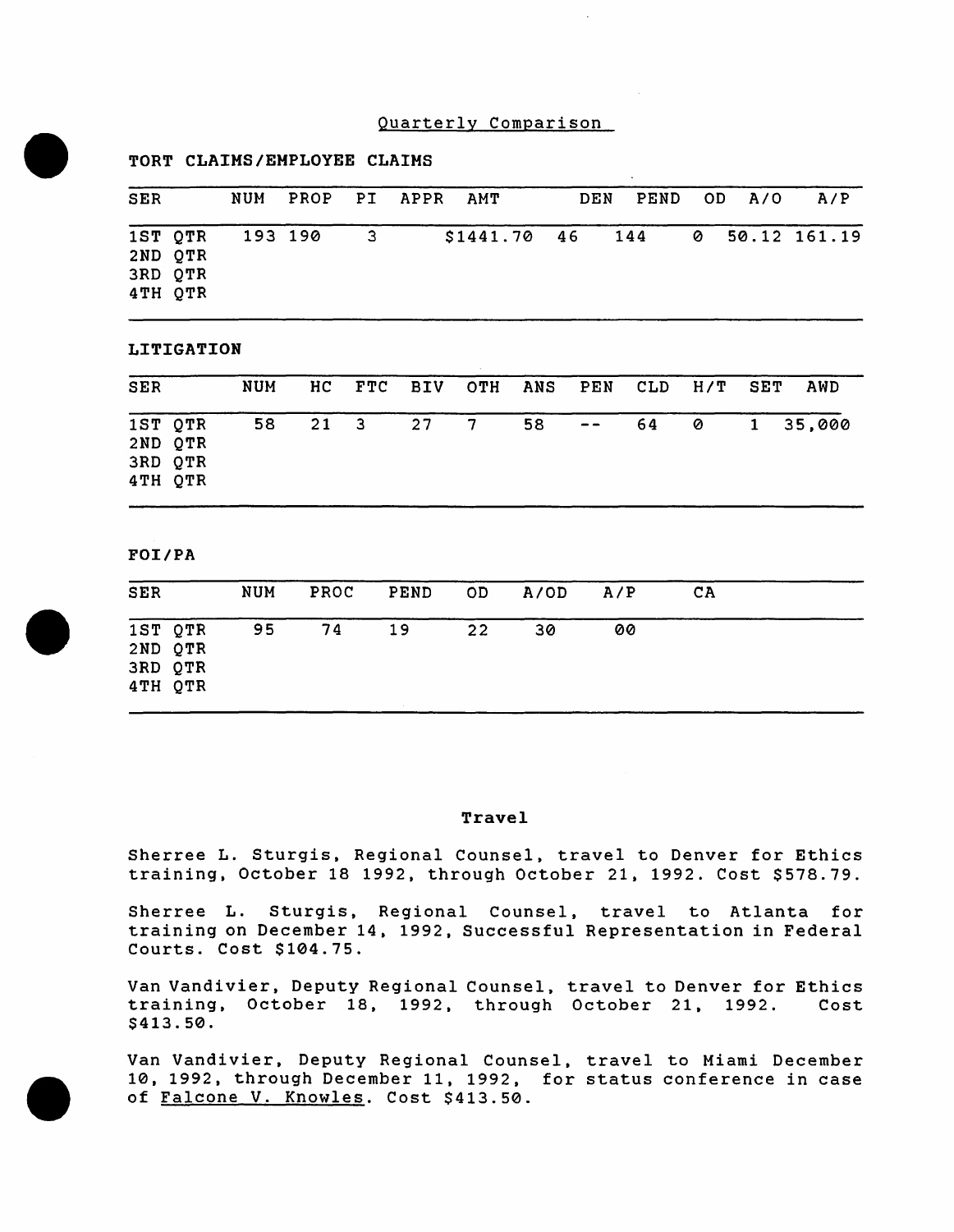Earl Cotton, Assistant Regional Counsel, travel to Atlanta for training, .Successful Representation of Federal Courts. Cost \$102.50.

 $\sim$ 

Earl Cotton, Deputy Regional Counsel, travel to Denver for Ethics training, October 18 1992, through October 21, 1992. Cost \$259.10.

Darrin Scott, Attorney, travel to Atlanta for training, Successful Representation of Federal Courts. Cost \$100.00.

The total amount of travel this reporting period was \$2151.20.

Finally, please find enclosed copies of the three "CEO Reports" for the months of this reporting period.

Enclosures

cc: Regional Director

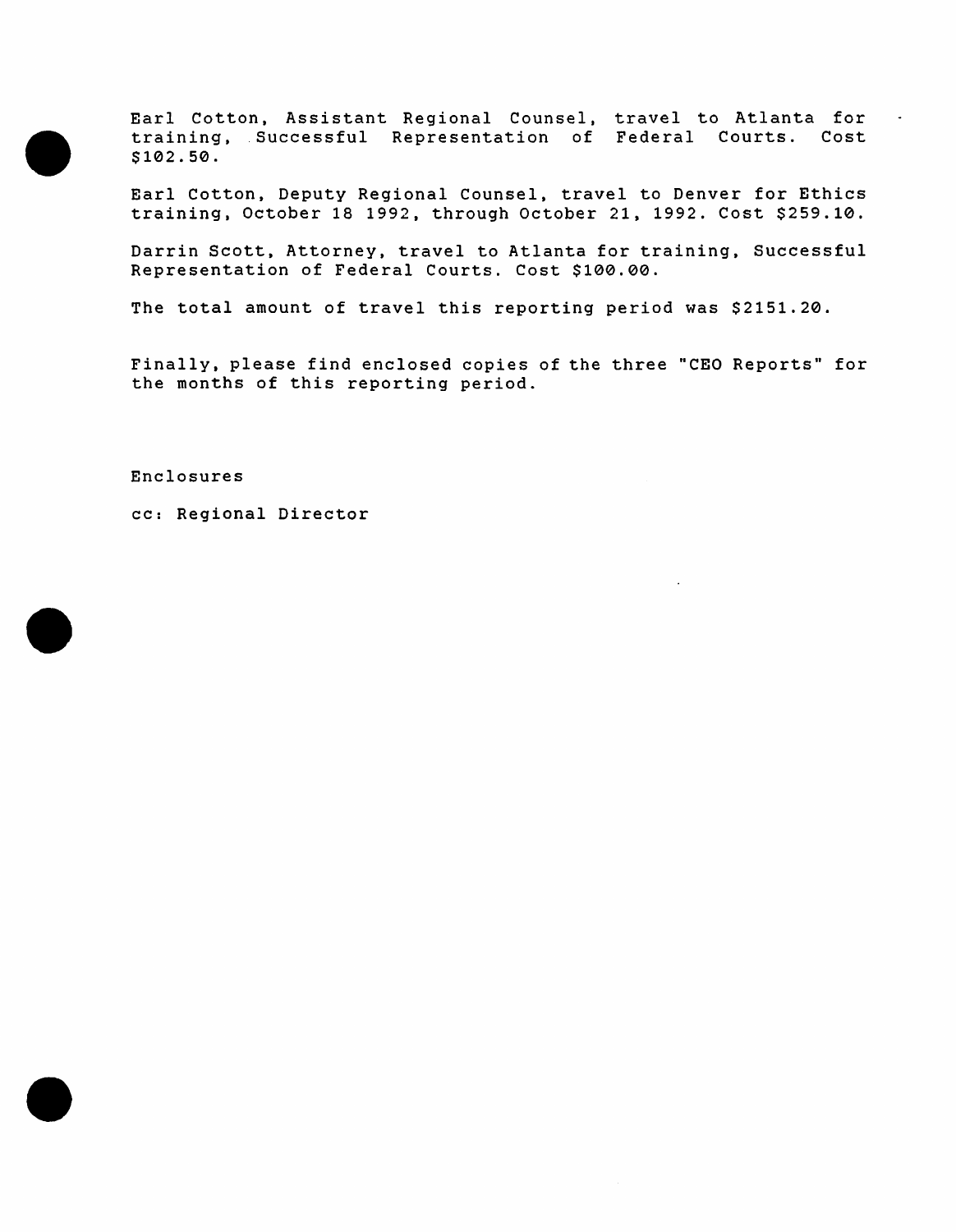TO BOP-OGC

PAGE.001



U.S. Department of Justice

Federal Bureau of Prisons

 $QU^{\alpha A}$ 

Southeast Regional Office

523 McDonough Boulevard S.E. Atlanta, Georgia 30315

 $\mathcal{L} \subset \mathcal{L}$  .

- DATE: January 25, 1993
- TO: Wallace H. Cheney, General Counsel Bureau of Prisons, Central Office 320 First Street, N.W. Washington, D.C. 20534

## ATTN: Fancy P. Redding, Executive Assistant

Sherree L. Sturgis, Regional Counse FROM: Bureau of Prisons, Southeast Regign 523 McDonough Blvd., S.E. Atlanta, GA 30315

RE: 1st Quarter report FY 93

The following information is provided for the first quarter (October, November, December) 1992.

### Litigation

| 58          |
|-------------|
| 21          |
| з           |
| 27          |
| 7           |
| 58          |
| 64          |
| ø           |
|             |
| \$35,000.00 |
|             |

# Significant case activity

Victor Stubbs, V. U.S., 92-2384, Eastern District of Pennsylvania. Plaintiff claims that he was a traveler on a bus from Petersburg to Talladega in 1989, when the bus negligently collided with stopped cars near Burlington, NC. He suffered fractured vertebrae, head and leg injuries causing pain and medical expenses. On 11-02-1992 a settlement on \$35,000.00 was approved.

| FAX TRANSMITTAL                  |      | s of pages >                    |
|----------------------------------|------|---------------------------------|
| т٥                               | From | رے ہے م                         |
| Dept./Agency                     |      |                                 |
| Fax #                            |      | <u>LIST Med</u>                 |
| 5099 101<br>NSN 7540-01-317-7368 |      | GENERAL SERVICES ADMINISTRATION |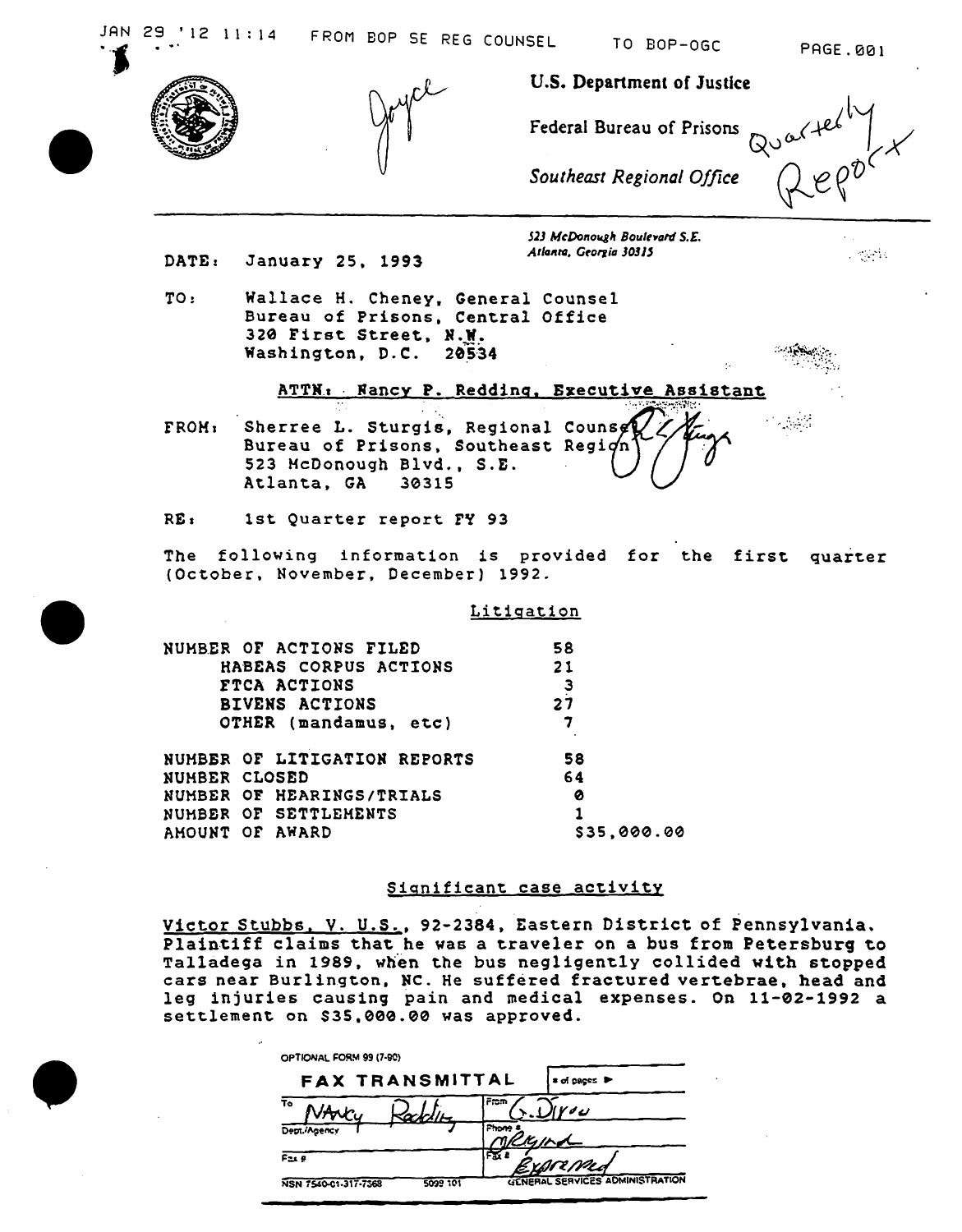Caraballo-Sandaval V. Ron E. Honsted, CV-292-20, Southern District of Georgia. Inmate and civilian sue for visiting privileges. Civilian was a former contract employee from FCI Marianna in 1989. She visited the inmate at Marianna after having resigned from her contract position. She claims to bave had a relationship with the inmate prior to his incarceration. Visiting was not permitted at Jesup in 1991. On November 23, 1992, the court issued an order granting summary judgement, dismissing the case without prejudice pending resolution of administrative remedies.

IN THE HATTER OF THE EMERGENCY APPLICATION or THE FEDERAL PUBLIC DEFENDER FOR AN ORDER TO ENSURE COMPLIANCE WITH THE RIGHTS OF DEFENDANT-CLIENTS TO THE EFFECTIVE ASSISTANCE OF COUNSEL AS GUARANTEED BY U.S. CONSTITUTION, AMBRDMENT VI AND TITLE 18 U.S.C.  $3006A$  AND  $3142(\textbf{i})(3)$  V. The Federal Public defender in the southern district to florida files this action on behalf of all clients transferred from Miami as a result of Hurricane Andrew. They allege that telephone access is not adequate and they are unable to schedule visits because of rapid relocation of clients to other jails.

On 10-21-1992 a memorandum from Magistrate L. Snow to Judge Roettger describing the meeting of federal law enforcement officials regarding pretrial detainees. The 10-06-1992 administrative order 92-52 requires l} new arrestee to be kept in the district for 14 days, 2) USM to transport prisoners to facilities within the district 14 days prior to trial and 7 days before sentencing, 3) 30 days notice in advance of trial or sentencing date required for production, 4) problems with this process are to be resolved by weekly meetings between USM. BOP, and the Magistrates.

| Federal Tort Claims Act/Employee Claims |  |  |  |
|-----------------------------------------|--|--|--|
|                                         |  |  |  |
|                                         |  |  |  |

| NUMBER FILED            | 193        |
|-------------------------|------------|
| PERSONAL PROPERTY       | 190        |
| PERSONAL INJURY         | 3          |
| <b>NUMBER PAID</b>      | З          |
| <b>AHOUNT PAID</b>      | S 1441.70  |
| NUMBER DENIED           | 46         |
| NUHBER PENDING          | 144        |
| NUMBER OVERDUE          | ø          |
| AVERAGE PROCESSING TIME | 50.12 DAYS |
|                         | FOI/PA     |
|                         |            |

| NUMBER RECEIVED         | 95 |
|-------------------------|----|
| NUMBER CLOSED           | 74 |
| NUMBER PENDING          | 19 |
| NUMBER OVERDUE          | 17 |
| OVERDUE 30 DAYS         | -5 |
| NUMBER OF CIVIL ACTIONS | ø  |

 $\mathcal{L}_{\mathcal{L}_{\mathcal{D}}}$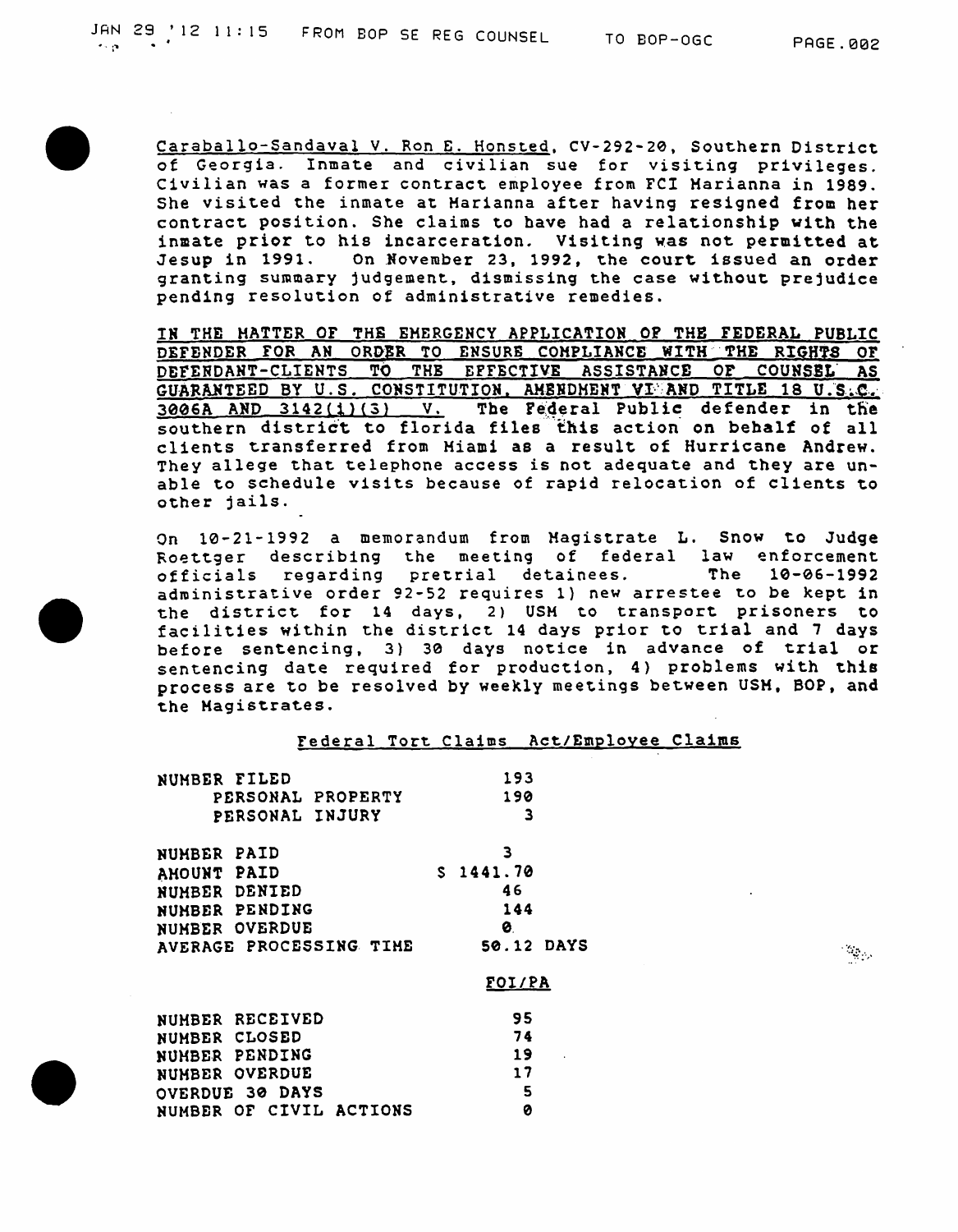# Quarterly Comparison

### TORT CLAIHS/EMPLOYEE CLAIMS

| <b>SER</b> |                    |         |                         | NUM PROP PI APPR AMT |                                 | DEN PEND OD A/O |  | A/P |
|------------|--------------------|---------|-------------------------|----------------------|---------------------------------|-----------------|--|-----|
|            | 1ST QTR<br>2ND QTR | 193 190 | $\overline{\mathbf{3}}$ |                      | \$1441.70 46 144 0 50.12 161.19 |                 |  |     |
|            | 3RD QTR<br>4TH QTR |         |                         |                      |                                 |                 |  |     |

### LITIGATION

| ------------<br>$\bullet$ |                                          |     |              | ing a |        |  | $\sim 10^{10}$ |  |    | Angeles. |                                     |        |
|---------------------------|------------------------------------------|-----|--------------|-------|--------|--|----------------|--|----|----------|-------------------------------------|--------|
| <b>SER</b>                |                                          | NUH | HC           |       |        |  |                |  |    |          | FTC BIV OTH ANS PEN CLD H/T SET AWD |        |
|                           | 1ST QTR<br>2ND QTR<br>3RD QTR<br>4TH QTR | 58  | $21 \quad 3$ |       | $27$ 7 |  | 58             |  | 64 | - 0      | $\mathbf{1}$                        | 35,000 |

#### FOI/PA

| <b>SER</b>                               | <b>NUM</b> | PROC | PEND | OD | A/OD | A/P | CA |  |
|------------------------------------------|------------|------|------|----|------|-----|----|--|
| 1ST QTR<br>2ND QTR<br>3RD QTR<br>4TH QTR | 95         | 74   | 19   | 22 | 30   | 00  |    |  |

#### Travel

Sherree L. Sturgis, Regional Counsel, travel to Denver for Ethics training, October 18 1992, through October 21, 1992. Cost \$578.79.

Sherree L. Sturgis, Regional Counsel, travel to Atlanta for training on December 14, 1992, Successful Representation in Federal Courts. Cost \$104.75.

Van Vandivier, Deputy Regional Counsel, travel to Denver for Ethics<br>training. October 18. 1992. through October 21. 1992. Cost training, October 18, 1992, through October 21, 1992. \$413.50.

Van Vandivier, Deputy Regional Counsel, travel to Miami December 10, 1992, through December 11. 1992, for status conference in case of Falcone V. Knowles. Cost \$413.50.